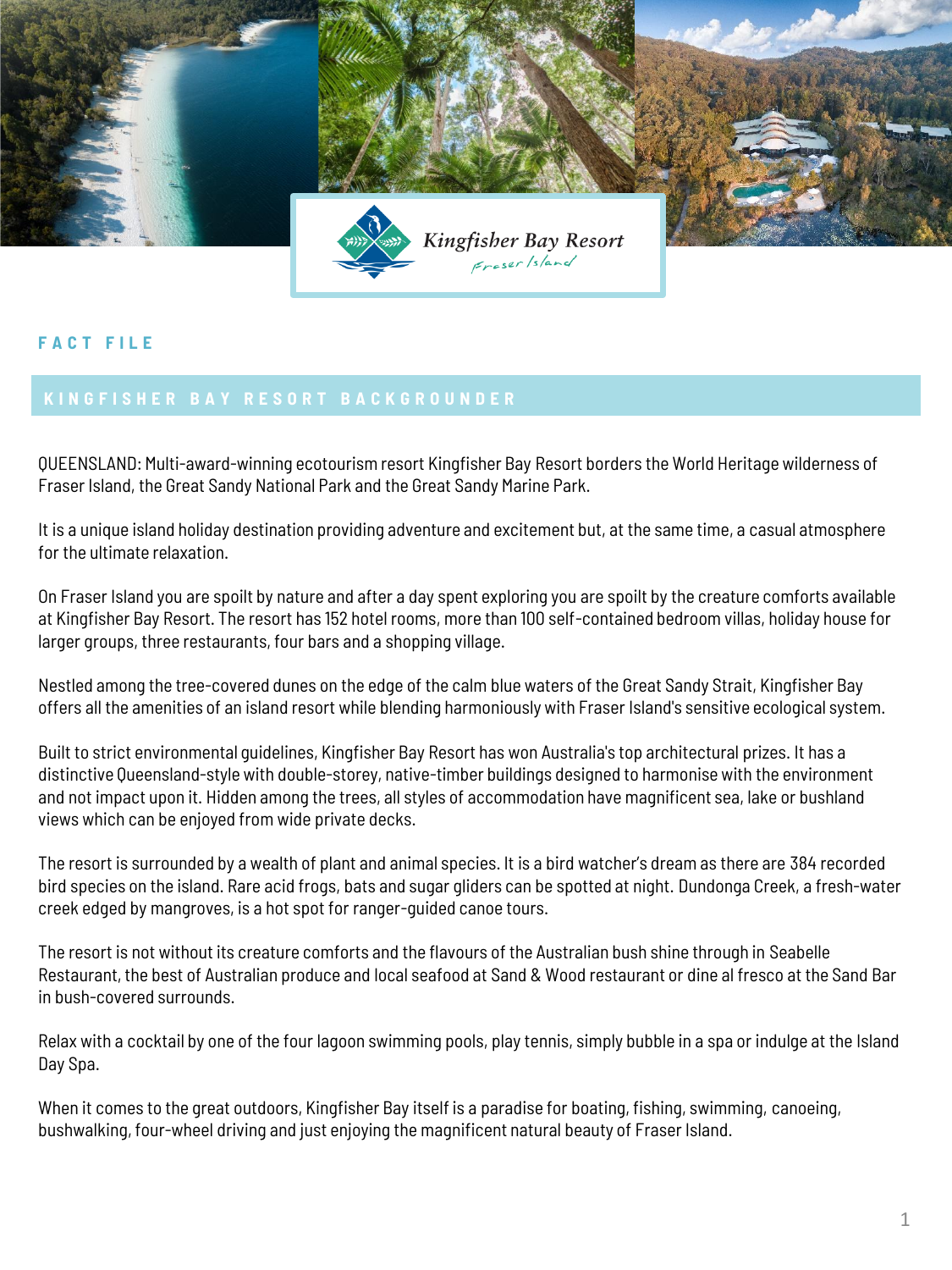

Take to the water on a stand up paddleboard or canoe. Bushwalk along sand tracks, paddle a canoe to explore freshwater creeks and mangrove colonies; or head out with our dedicated Ranger team on the Great Sandy Strait in search of Dolphins, Dugong and Turtles aboard the Sea Explorer West Coast Cruise.

When it comes to education, the resort has a Junior Eco Ranger program for children at weekends and during Australian school holidays and teach children about the natural world in a fun, learning environment. The resort often caters for school and larger educational groups.

Resort activities are designed to allow guests to enjoy and, at the same time, learn about this very special island without impacting on the environment. The resort's expert interpretive Rangers conduct daily a variety of 4WD guided tours to explore the Fraser Island wilderness and explain the natural and cultural history.

Resort Rangers also offer a daily range of nature walks, both in and around the resort, to discover the abundant animal and bird life and to help guests learn about the Australian bush and how the Indigenous people and early European settlers used it for both food and medicine.

Imagine watching as an animal weighing the same as 11 elephants propels its 15 metre body out of the water with just a few flicks of its powerful tail. From August to October, Humpback Whales, on their way south to the Antarctic from the warmer northern waters, stop to rest in Platypus Bay, just 30km (or a 40 minute cruise) north of the resort. The Quick Cat II has all-round viewing decks and has one of the most experienced crews in the Hervey Bay whale watch fleet.

Fishing enthusiasts from around the world visit Kingfisher Bay Resort to experience one of Australia's most rich and diverse fishing areas. The calm, sheltered island waters allow comfortable fishing and the Kingfisher Bay Jetty is the ideal location to cast a line.

Kingfisher Bay Resort is a specialist conference venue where breakout rooms include rainforest settings, visitors include lizards and birds create the background music. The resort has quality conference facilities and our professional conference organisers are on hand to cater for client's needs whether it's a themed dinner for a social club, outdoor adventure-based training for executives or a large conference.

The resort's ballroom/main function room seats 300 people theatre style, 180 people for a banquet and can be divided into three sections.

There are also two smaller meeting rooms for training programs or syndicate work and conference secretariat facilities are available. Shaded decks provide additional space for breakout areas.